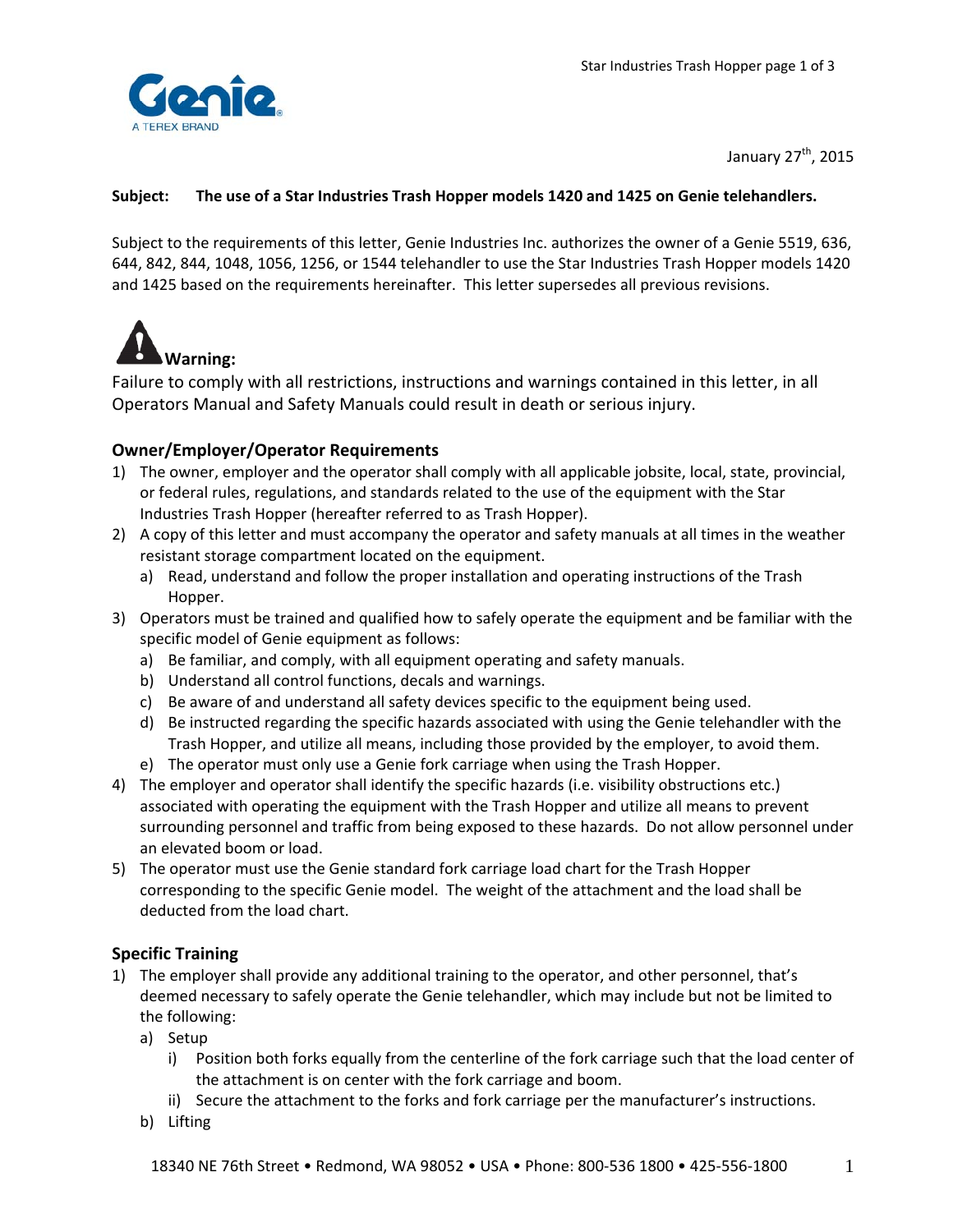

- i) Only lift the load when the telehandler is on firm level ground.
- ii) Level the telehandler before lifting the load.
- iii) Do not operate the machine while people are under the load or boom. If people are approaching an elevated load, immediately inform them to evacuate the area.
- iv) All movements of the load must be accomplished at lowest possible speed.
- v) Deploy stabilizers, if equipped, prior to picking or placing the load.
- vi) Tilt the forks back to stabilize the load before positioning it.
- vii) Do not lift materials that are unstable or that can fall out of the Trash Hopper.
- c) Visibility
	- i) When visibility is or could be obstructed, the operator shall use alternative/additional means to safely transport the load.
		- (1) Use of additional personnel to direct the operator in his movements as well as surrounding ground traffic.
- d) Travel
	- i) A competent person shall supervise the operation, and determine if it is necessary to reduce rated capacity, and make a determination regarding load position, boom location, ground support, travel route, overhead obstructions, and speed of movement necessary to ensure safety.
	- ii) Speed shall be limited by any conditions that could cause any unexpected movement of the load, or jeopardize the safe transport of the load.
	- iii) The telehandler boom shall be retracted and lowered as much as possible.
	- iv) The load shall be transported as low to the ground as practical.
	- v) Only travel on solid surfaces.
	- vi) Start, travel, turn and stop slowly.

## **Use Requirements/Considerations**

- 1) This approval only applies for the primary intended purpose and use of the Genie telehandler, as defined by ANSI/ITSDF B56.6 and CSA B335.
- 2) The combined load center shall be located approximately on the center line of the telehandler boom.
- 3) The maximum load capacities referenced on the Genie load chart or the Trash Hopper shall not be exceeded.
- 4) Always properly secure the attachment prior to use such that any movement of the attachment is minimized during use and that the rear of the attachment is against the fork.
- 5) Star Industries is responsible for the attachments:
	- a) Design,
	- b) Fabrication,
	- c) Workmanship,
	- d) Structural integrity,
	- e) Fit and function,
	- f) Overall quality,
	- g) Any operating and safety instructions specific to the attachment,
	- h) Clearly marking the attachment in accordance with ANSI/ITSDF B56.6

In consideration for Genie's authorization herein, the equipment owner hereby agrees to indemnify and hold harmless Genie Industries Inc. and its parent and affiliated companies against any and all liability, claims, suits, losses, costs and legal fees caused by, arising out of, or resulting from the approved modification/application of the Genie equipment; any negligent act in the operation of the equipment by the owner, user and/or operator; the failure to comply with the criteria set forth in this letter related to